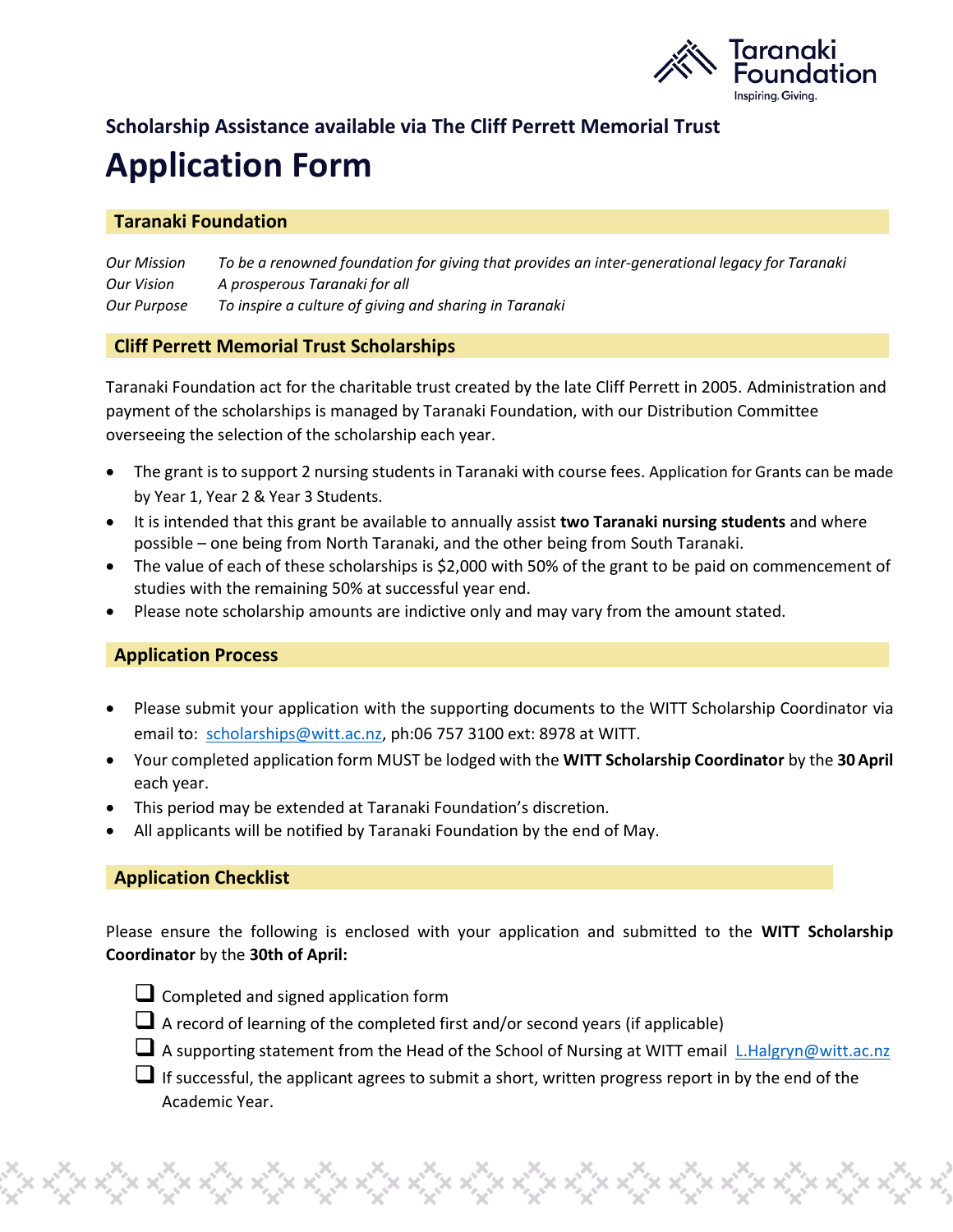| <b>SECTION A - APPLICANT INFORMATION</b> |          |         |  |  |
|------------------------------------------|----------|---------|--|--|
| Full Name:                               |          |         |  |  |
| Title:                                   |          |         |  |  |
| Preferred Name:                          |          |         |  |  |
| Date of Birth:                           |          |         |  |  |
| Address:                                 |          |         |  |  |
| Phone:                                   | Daytime: | Mobile: |  |  |
| <b>Email Address:</b>                    |          |         |  |  |
| Name of Secondary School:                |          |         |  |  |
| Dates Attended:                          |          |         |  |  |

**If not educated in Taranaki, please state your personal link to Taranaki:**

### **SECTION B – APPLICATION STATEMENTS**

Please provide a brief statement as to why you should be chosen as the scholarship recipient:

Que de Guerra (que de Guerra de Guerra de Guerra de Villa) e en 1930.<br>Tomas de Guerra de Guerra de Guerra de Guerra de Guerra de Guerra de Guerra de Guerra de Guerra de Guerra de G

\_\_\_\_\_\_\_\_\_\_\_\_\_\_\_\_\_\_\_\_\_\_\_\_\_\_\_\_\_\_\_\_\_\_\_\_\_\_\_\_\_\_\_\_\_\_\_\_\_\_\_\_\_\_\_\_\_\_\_\_\_\_\_\_\_\_\_\_\_\_\_\_\_\_\_\_\_\_\_\_\_\_

\_\_\_\_\_\_\_\_\_\_\_\_\_\_\_\_\_\_\_\_\_\_\_\_\_\_\_\_\_\_\_\_\_\_\_\_\_\_\_\_\_\_\_\_\_\_\_\_\_\_\_\_\_\_\_\_\_\_\_\_\_\_\_\_\_\_\_\_\_\_\_\_\_\_\_\_\_\_\_\_\_\_